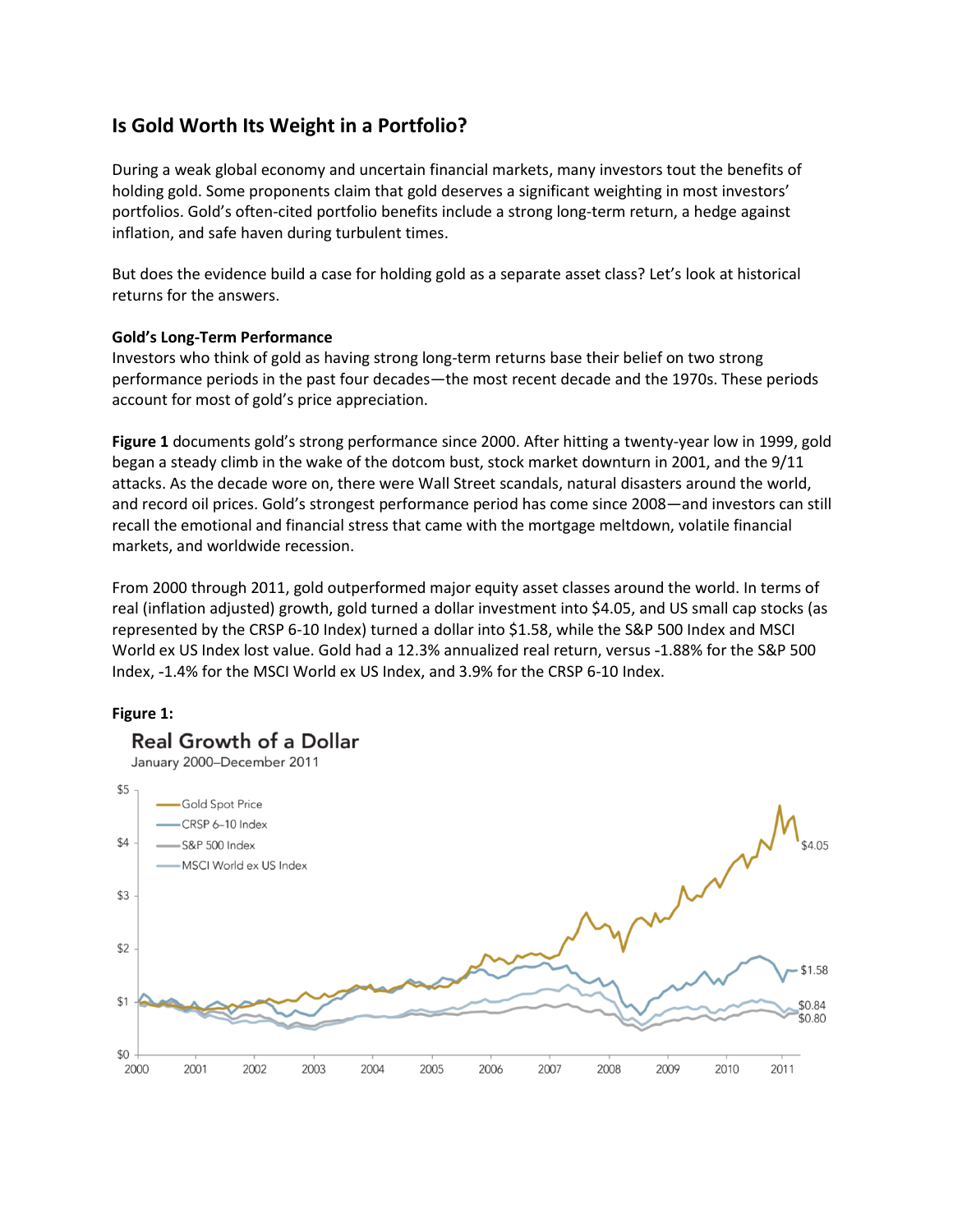For illustrative purposes only. Sources for all figures: CRSP data provided by the Center for Research in Security Prices, University of Chicago; the S&P data are provided by Standard & Poor's Index Services Group; securities and commodities data provided by Bloomberg; MSCI data copyright 2012, all rights reserved. **Past performance is no guarantee of future results, and there is always the risk that an investor may lose money. The indices are not available for direct investment. Performance does not reflect the expenses associated with the management of an actual portfolio.** 

Now let's step back in time to the other strong decade for gold—the 1970s. **Figure 2** documents gold's performance relative to equities after the US dropped the gold standard in 1971. A dollar of gold in 1971 appreciated to \$8.91 in real terms by January 1980, when it peaked at \$850 per ounce, returning over 27% a year and far surpassing the performance of other asset groups.

## **Figure 2:**



January 1971-January 1980

**Real Growth of a Dollar** 

For illustrative purposes only. Sources for all figures: CRSP data provided by the Center for Research in Security Prices, University of Chicago; the S&P data are provided by Standard & Poor's Index Services Group; securities and commodities data provided by Bloomberg; MSCI data copyright 2012, all rights reserved. **Past performance is no guarantee of future results, and there is always the risk that an investor may lose money. The indices are not available for direct investment. Performance does not reflect the expenses associated with the management of an actual portfolio.**

However, much of this rapid appreciation occurred under special circumstances in which US investors could not benefit directly.

Here's why: In August 1971, President Nixon took the US off the gold standard, and the price was reset to \$38 an ounce. In 1973, the US government decoupled the dollar's value from gold, and the price was allowed to float freely. During 1974, the price of gold quickly shot up to \$120 per ounce in the free market. Beginning in 1975, the government removed ownership restrictions and US citizens were free to directly own gold for the first time since 1933.

So, US investors could not participate in gold's price appreciation during the first half of the 1970s, and if you disregard those early performance years, gold loses much of its glitter. From 1975 through 1980, a dollar invested in gold grew to only \$2.37 (versus \$8.91), reflecting an 18.4% annualized real rate of return—considerably less than the 27% return for the entire decade. Compare this performance with a 28.9% real annualized return for US small cap stocks (CRSP 6-10 Index), 6.9% for the S&P 500, and 9.4% for non-US stocks ( MSCI World ex US Index) for the shorter period.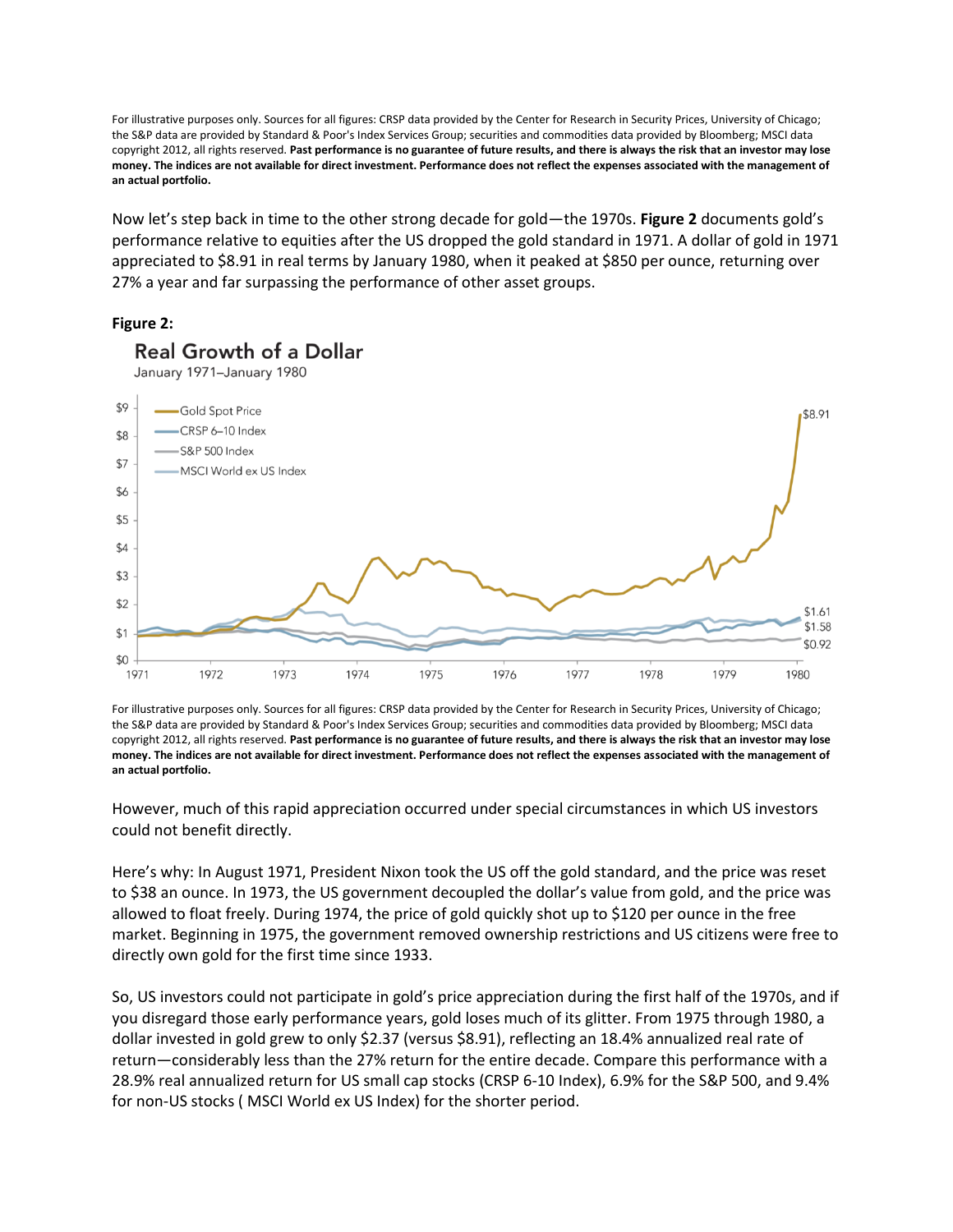Some investors who are old enough to remember the 1970s associate the higher demand for gold with turbulent times. The decade was marked by political unrest, war, the 1973–74 bear market, two worldwide oil shocks (1973 and 1979), stagflation, Middle East conflict, and Cold War tensions. In some ways, the 1970s resembled the first decade of this century.

Viewed in isolation, the periods suggest that gold offers a reliable source of returns during economic and market distress. But the details show that rising demand for gold in the US was due not only to economic uncertainty, but also to changing monetary policy and federal legislation regarding individual ownership of bullion.

Fortunately, times eventually improved—and from a broader historical perspective gold has not delivered the long-term performance that some investors imagine, especially during more stable economic periods. **Figure 3** documents the real growth of a dollar invested in gold and equities over the *entire* period—from 1971 through 2011. Gold has provided lower inflation-adjusted growth than other assets (\$7.33 per dollar invested) and a lower average return—4.9% per year versus 5.3% for the S&P 500, 5.0% for non-US stocks, and 7.3% for US small cap stocks.

#### **Figure 3:**



**Real Growth of a Dollar** 

January 1971-December 2011

For illustrative purposes only. Sources for all figures: CRSP data provided by the Center for Research in Security Prices, University of Chicago; the S&P data are provided by Standard & Poor's Index Services Group; securities and commodities data provided by Bloomberg; MSCI data copyright 2012, all rights reserved. **Past performance is no guarantee of future results, and there is always the risk that an investor may lose money. The indices are not available for direct investment. Performance does not reflect the expenses associated with the management of an actual portfolio.**

If one disregards the 1971–1974 period when US investors could not own it directly, gold's long-term performance drops substantially. From 1975 through 2011, gold produced a real annualized return of only 1.82% and grew an invested dollar to only \$1.95 (versus the \$7.33 shown above). US small cap stocks returned 10.6% (\$41.73), the S&P 500 returned 7.1% (\$13.07), and non-US stocks returned 5.5% (\$7.49).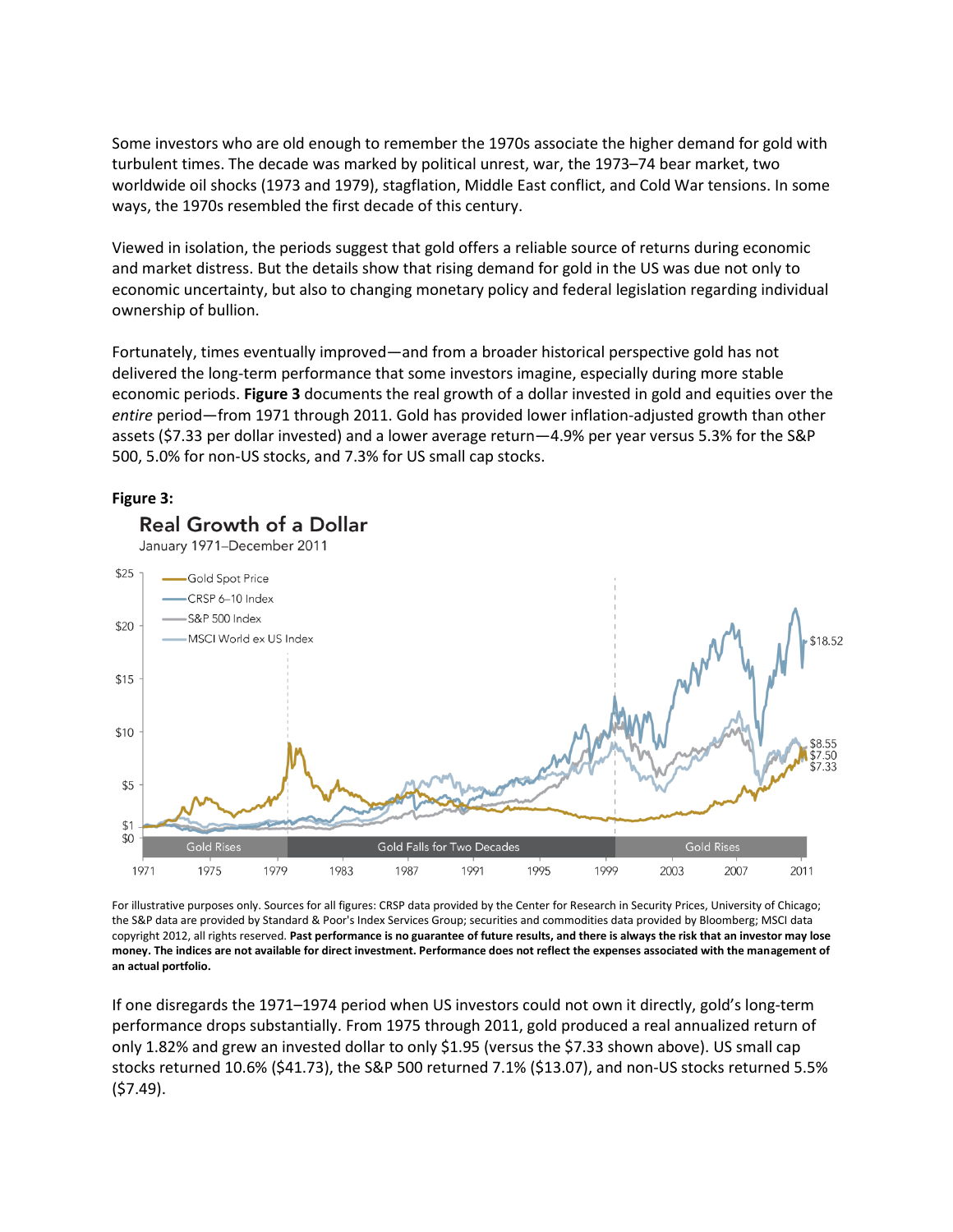Now let's consider the twenty years between gold's two high-performance periods in the 1970s and 2000s. **Figure 4** shows growth of a dollar for the same asset groups from 1980 through 1999, during gold's period of extreme underperformance. Those decades are generally known for global economic expansion and positive stock market returns. Yet, gold delivered a -6.5% annualized return, compared with 10.7% for US small cap stocks, 13.3% for the S&P 500, and 9.2% for non-US stocks (MSCI World ex US Index).

A dollar invested in gold dropped to 26 cents in real terms, while the other assets grew substantially.

## **Figure 4:**



**Real Growth of a Dollar** 

For illustrative purposes only. Sources for all figures: CRSP data provided by the Center for Research in Security Prices, University of Chicago; the S&P data are provided by Standard & Poor's Index Services Group; securities and commodities data provided by Bloomberg; MSCI data copyright 2012, all rights reserved. **Past performance is no guarantee of future results, and there is always the risk that an investor may lose money. The indices are not available for direct investment. Performance does not reflect the expenses associated with the management of an actual portfolio.**

So, from a long-term perspective, gold has not experienced a reliable or sustained rise in value. In fact, its price appreciation has been limited to unpredictable, isolated episodes of high demand. Investors who attempted to time these episodes exposed their wealth to potentially higher risk and to the opportunity cost of missing out on stock market growth.

## **Gold as an Inflation Hedge**

Some investors perceive gold as a good hedge against inflation and point to its recent record prices as evidence. **Figure 5** below shows gold's performance in nominal and inflation-adjusted terms from its price peak in 1980 through 2011. Gold's price has climbed substantially in nominal terms. But when adjusted for inflation, a dollar of gold in 1980 was worth \$1.04 at the end of 2011.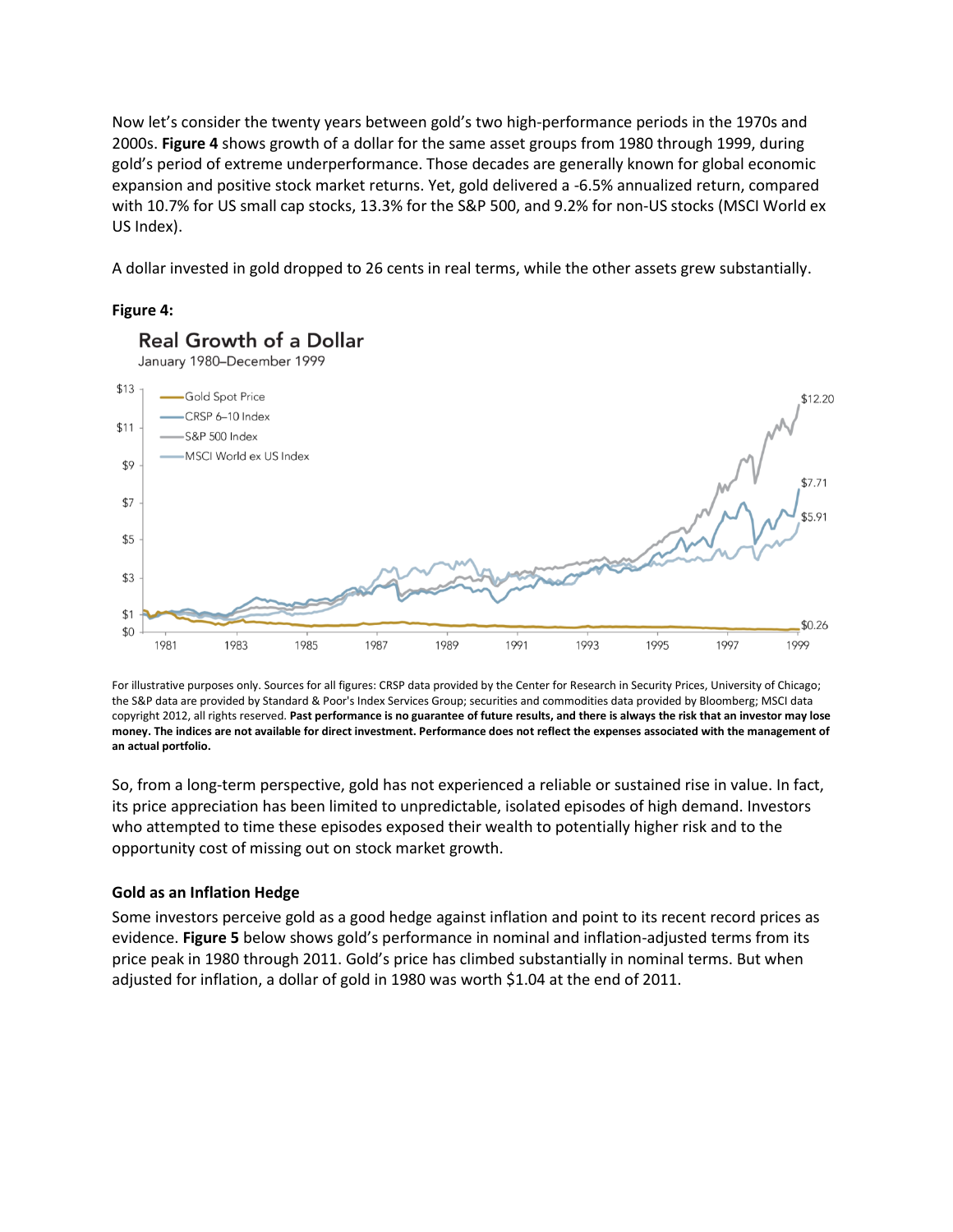### **Figure 5:**

## Gold Performance since 1980 Peak

Real Growth of a Dollar

January 1980 - December 2011



Source: Commodities data provided by Bloomberg. **Past performance is no guarantee of future results, and there is always the risk that an investor may lose money. For illustrative purposes only.**

Of course, gold's performance relative to inflation has varied according to the time frame measured. In some periods, gold has outperformed inflation, while in other periods gold has failed to match it. For example, from 1970 through 2005, consumer prices more than doubled while gold lost 20% of its value.<sup>1</sup> Gold's unreliable performance relative to inflation also comes with much higher volatility. Since 1970, its standard deviation has been over 19%, compared with 1.2% for the Consumer Price Index (CPI).<sup>2</sup> By this measure, gold is over fifteen times more volatile than the CPI.

#### **Gold as a Portfolio Diversifier**

Proponents also claim that gold offers a portfolio diversification benefit due to its low historical correlation with stocks. (Correlation measures how closely two securities or asset groups perform relative to each other over a given time period.<sup>3</sup>) This may be true when gold is held as an incremental part of a broader diversified commodity strategy within a portfolio. But correlation is not the only factor to consider in diversification. Volatility also matters, and history shows that, while gold has a long-term return similar to the S&P 500 Index, its volatility approaches that of US small value stocks, an asset class that historically has demonstrated a higher average return for the higher risk. So, holding gold as an asset class can make a portfolio considerably more volatile, which may offset the potential benefit of low correlation.

Also, according to modern financial principles, the components of a portfolio should have an expected return. As a material input, however, gold does not offer the potential for generating income or earnings. Its only source of return is price appreciation caused by shifting supply and demand. As shown in historical performance, price appreciation is not a certainty.